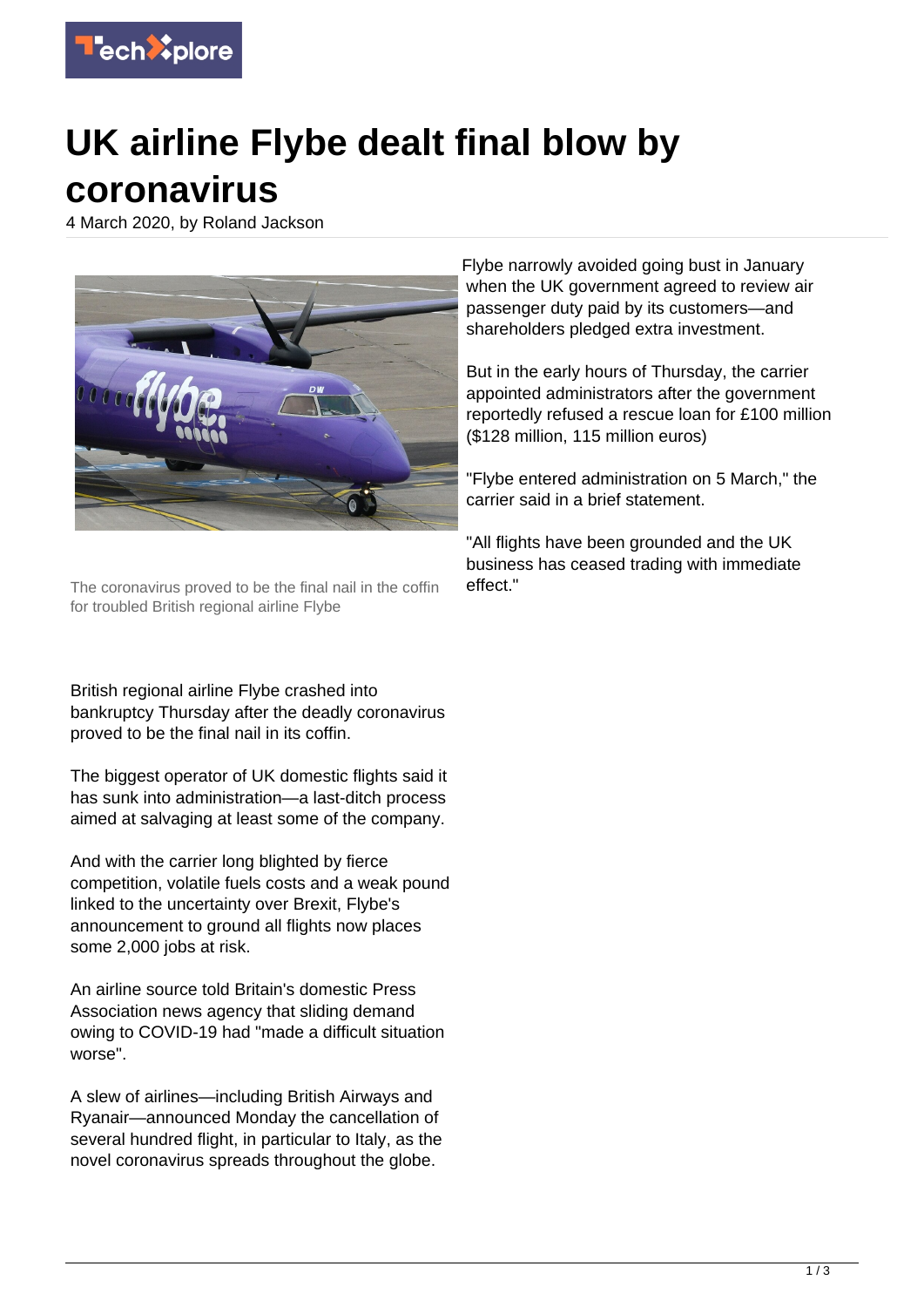

# **Flybe**

**Collapsed March 4** 



- ▶ Biggest operator of UK domestic flights
- Carries 8 million passengers annually
- $\triangleright$  Operates from 43 airports across Europe
- Employs 2,000

**Purchased by Connect Airways** consortium in 2019

Source: Flybe

© AFP

Factfile on British airline Flybe which collapsed Thursday

The Exeter-based carrier failed to turn around its fortunes since it was purchased just over a year ago by a consortium led by Virgin.

"Flybe's financial difficulties were long-standing and well documented and pre-date the outbreak of COVID-19," said a government statement.

Flybe, which flies about eight million passengers annually, is owned also by investment firm Cyrus and infrastructure specialist Stobart.

## **'Long-standing difficulties'**

Flybe operates from 43 airports across Europe and 28 in Britain, and its collapse left potentially thousands of people stranded far from home.

The British government said it had asked bus and train operators to accept Flybe tickets and other airlines to offer reductions to help passengers reach their destination.

Flybe's owner, the Connect Airways consortium, said "every possible attempt" had been made to avoid the collapse, but that the airline had been "unable to overcome significant funding challenges".

At the start of the year, Flybe agreed a payment plan with authorities to defer tax payments of less than £10 million.

That announcement came just days after the airline was saved from collapse in a last-minute financial rescue, with Prime Minister Boris Johnson's Conservative government agreeing to review air passenger duty (APD) paid by Flybe's customers.